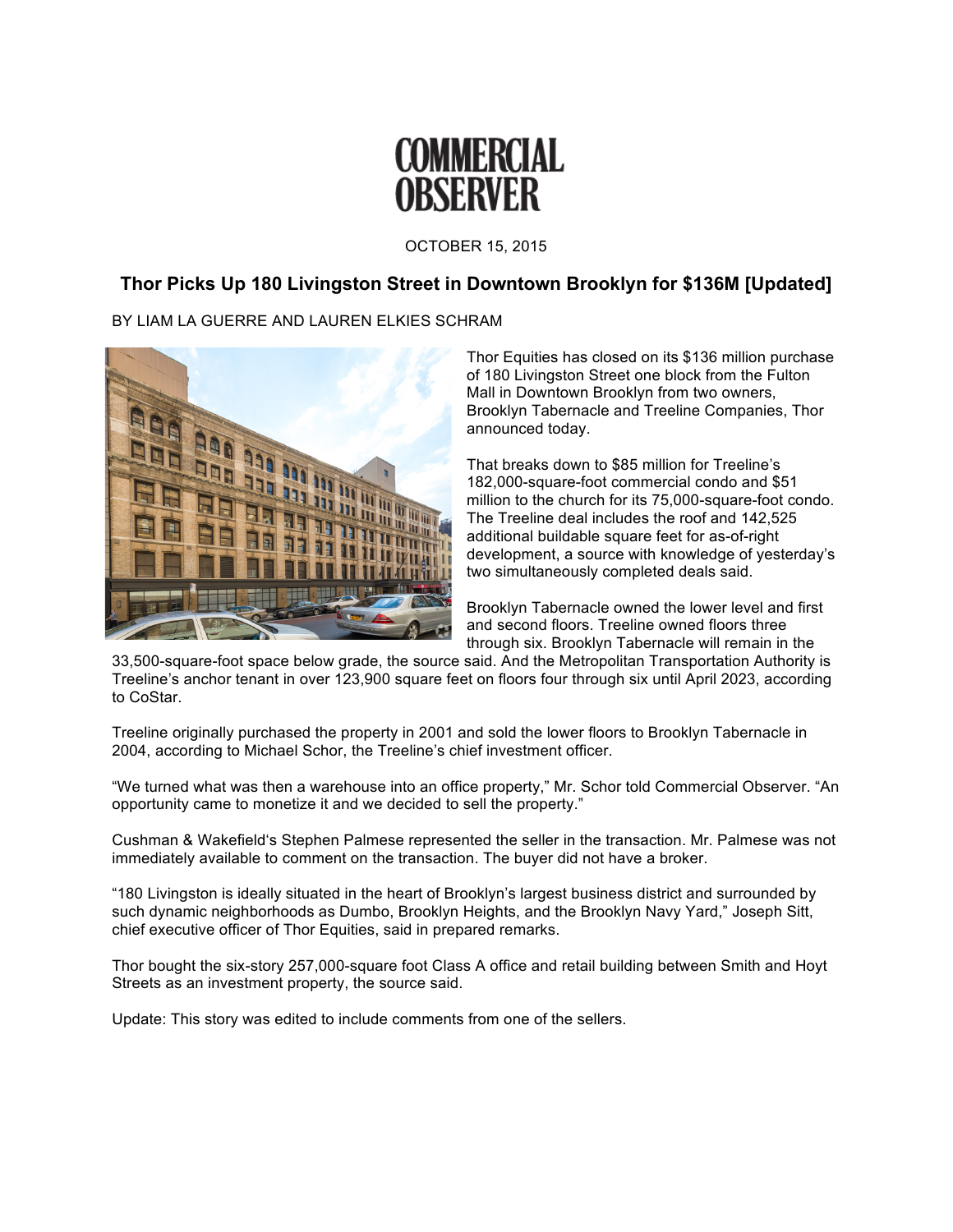

October 15, 2015

## **Thor buys DoBro office building for \$136M**

*MTA, Brooklyn Tabernacle Church occupy 257K sf property on Livingston Street*

*By Mark Maurer*



*180 Livingston Street in Downtown Brooklyn (inset: Joseph Sitt and Michael Schor)*

Joseph Sitt's Thor Equities bought a six-story Downtown Brooklyn office building leased to the Metropolitan Transportation Authority and the Brooklyn Tabernacle Church for \$136 million.

Thor acquired the 257,000-square-foot property at 180 Livingston Street, between Smith and Hoyt streets, from two different owners, sources told *The Real Deal*. The development firm paid \$85 million to the Treeline Companies for the top four floors – and \$51 million to the church for the bottom two floors.

The buyer has "no immediate plans" for the property, a Thor spokesperson said.

Treeline, a Long Island-based investment firm led by Frances Schor, put the four floors on the market for \$100 million late last year. The MTA is slated to fully occupy that portion of the building through 2023.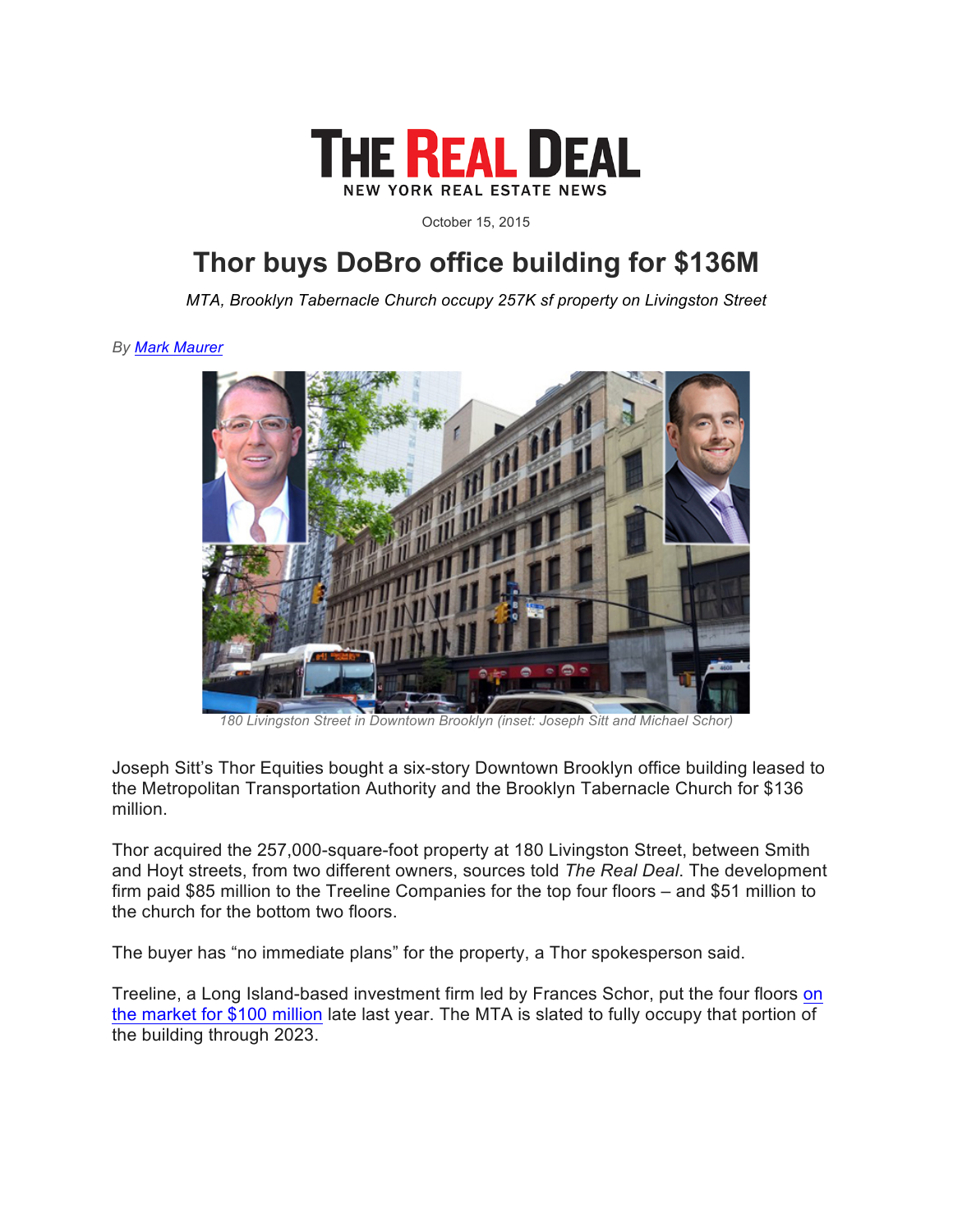In the early 2000s, Treeline bought a storage facility for the Macy's across the street. The firm then converted it to office space. In 2004, Brooklyn Tabernacle Church bought the lower floors – spanning 120,000 square feet, including the basement — from Treeline. Treeline aims to use the proceeds from the sale to redeploy capital elsewhere in Downtown Brooklyn and in Brooklyn Heights, Michael Schor said.

The transactions closed simultaneously, on Wednesday, sources said.

Steve Palmese of Cushman & Wakefield represented Treeline in the deal for the upper floors.

Earlier this month, Thor closed on the purchase of a Morningside Heights rental building for \$30 million.



October 16, 2015

## **Thor Buys Downtown Brooklyn MXD**

**By Rayna Katz** | New York



Located in Downtown Brooklyn, 180 Livingston St. sits near transportation and several area attractions.

NEW YORK CITY—**Thor Equities** has closed on the acquisition of 180 Livingston St., a 257,000-square-foot mixed-use property in Downtown Brooklyn. The developer paid \$136 million for the asset, GlobeSt.com has learned. The building was comprised of two separate commercial condominiums. The top four-floors of the six-story property was sold by **Treeline** for \$85 million. Cushman & Wakefield's **Steve Palmese** represented the seller.

**Brooklyn Tabernacle** sold the lower unit—which includes retail and office space—for "an undisclosed price," according to representatives. However, based on Thor's figures, this latter portion would have been valued at \$51 million. No other brokers were involved in the deal, according to a Thor spokesperson.

"180 Livingston is ideally situated in the heart of Brooklyn's

largest business district and surrounded by such dynamic neighborhoods as DUMBO, Brooklyn Heights, and the Brooklyn Navy Yard," says Thor CEO **Joseph Sitt**.

Adds **Michael Schor**, CIO of Treeline, "We were able to redevelop this underutilized former retail warehouse to a fully mature office asset over the last decade. While we will continue to be active value-add investors in the market, as evidenced by our recent acquisition and repositioning of 195 Montague St., we felt it was the opportune time to capitalize on current market pricing to redeploy our capital into more opportunistic deals in the market."